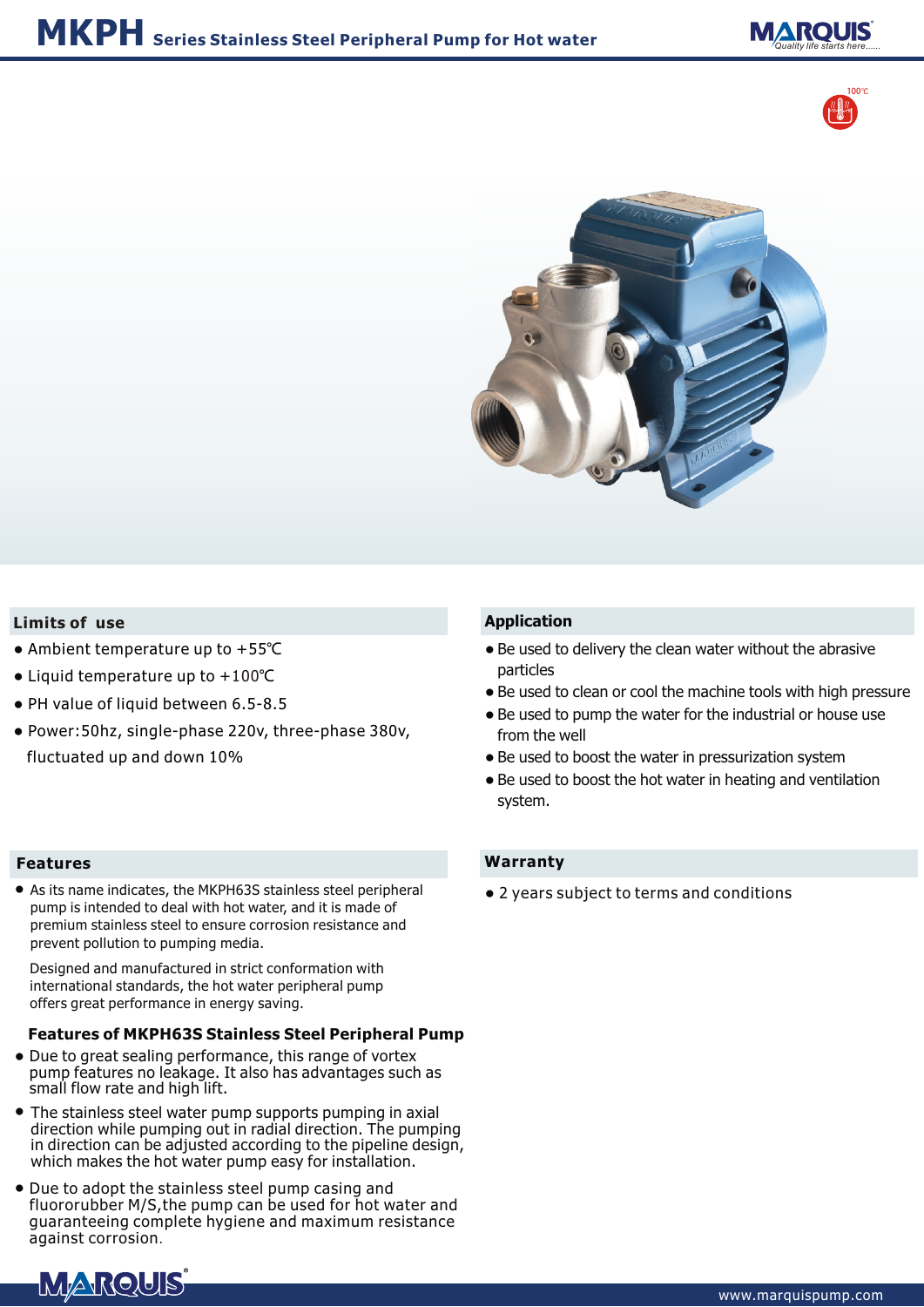

# **CHARACTERISTIC CURVES AND PERFORMANCE DATA**

**50 Hz n**=**2850 rpm Hs**=**0 m**



| Model        |             |           | Power |       | $m^3/h$ |    | റാ | 0.6      | 0.9            | ົ  |    | ନ୍ଦ<br>ن. |    | 2.4 | $\sim$ $\sim$ | 3.0 | $\vert$ 3.3 |
|--------------|-------------|-----------|-------|-------|---------|----|----|----------|----------------|----|----|-----------|----|-----|---------------|-----|-------------|
| Single-phase | Three-phase | <b>KW</b> | ΗP    | w     | I/min   |    |    | 10       | 1 <sub>5</sub> | 20 | 25 | 30        | 35 | 40  | 45            | 50  | 55          |
| MKPH63S      | MKH63S      | 0.42      | 0.55  | $H$ m |         | 40 | 36 | $\Omega$ | 26             | 22 | 18 | 14        |    |     |               |     |             |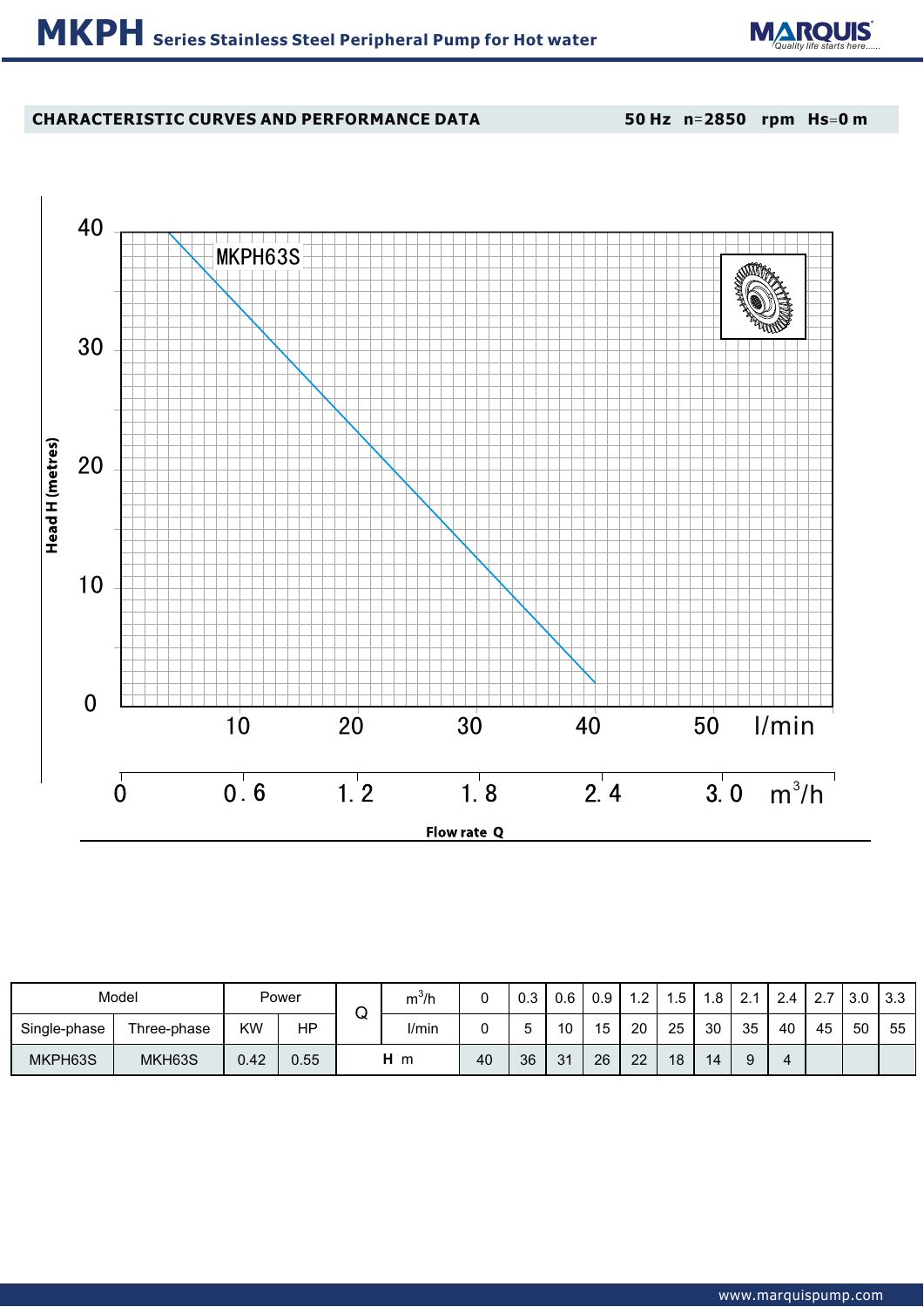



| Model        |             | Openings        |                 | Dimensions(mm) |     |     |    |     |     |    |     |     |    |  |  |
|--------------|-------------|-----------------|-----------------|----------------|-----|-----|----|-----|-----|----|-----|-----|----|--|--|
| Single-phase | Three-phase | DN <sub>1</sub> | DN <sub>2</sub> | a              |     |     | h1 |     |     | m  | n   | n1  | W  |  |  |
| MKPH63S      | MKH63S      | 4H              | 4H              | 44             | 230 | 155 | 63 | $-$ | 138 | 57 | 118 | 100 | 60 |  |  |